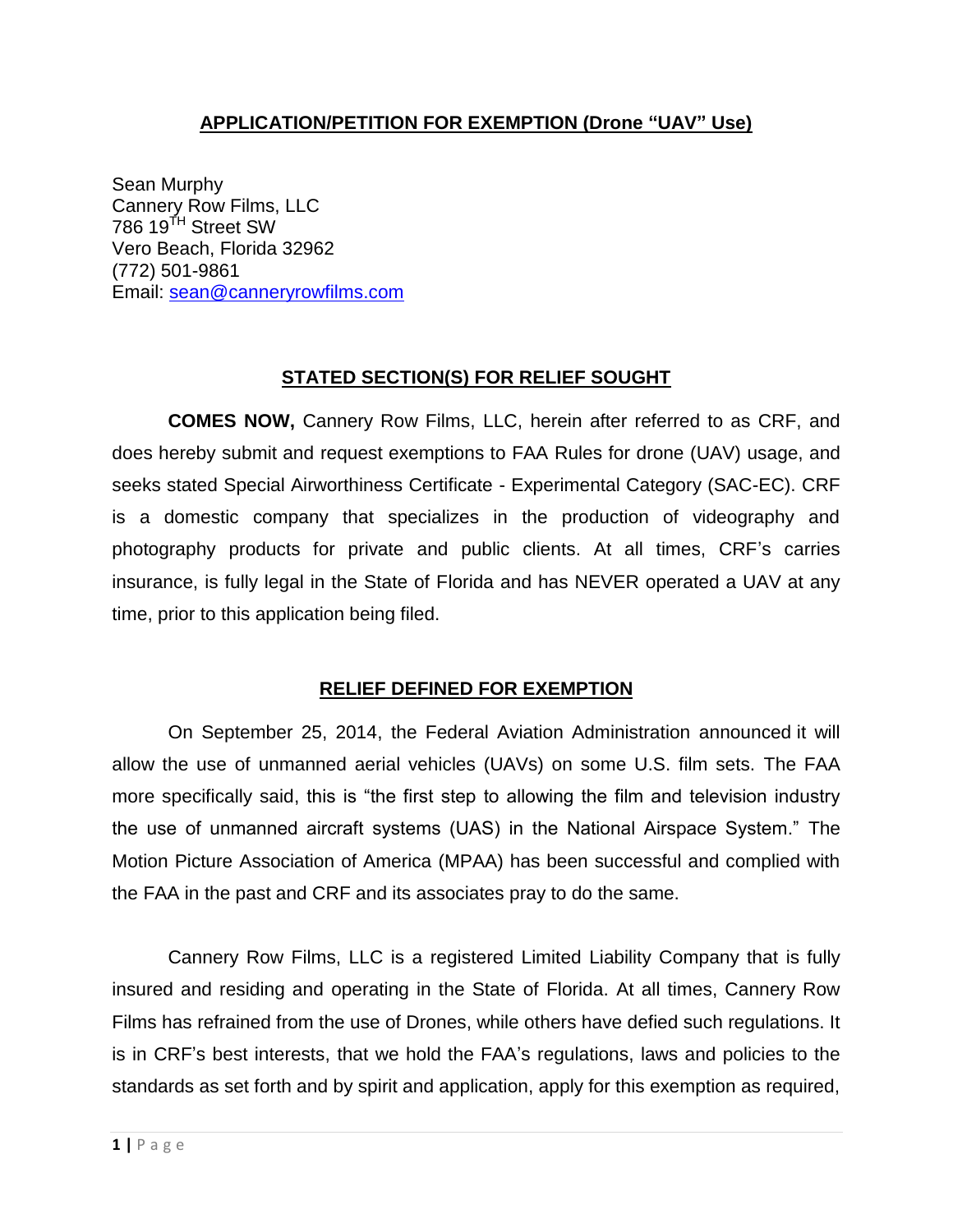rather than pushing an issue outside the purviews of said FAA requirements as so many other have done and continue to do in the State of Florida.

## **BENEFIT TO THE PUBLIC**

Since the applicant, CRF, more specifically Sean Murphy, has intimate, personal, functioning and real world training in aviation, we'd argue that his understanding and knowledge of the rules of flight, air traffic patterns, safety standards, aeronautics, time logged in aircraft, such as a Cessna 150, Cessna 152 and a Cessna 172, and hours in training in ground school instruction, he in fact presents a more safe and compliant operator of a UAV, than that of the known average user and operator, which as of the writing of this, is almost nonexistent. This applicant knows the safety threat these vehicles can pose to air traffic, the general public and others, and as such, since he has a working, and real world knowledge, his operation of a UAV is far superior than that of an operator that merely buys a UAV and then operates it outside the confines and guidelines/regulations of the FAA.

#### **SAFETY AND ADHERENCE AND BENEFIT THEREOF**

CRF, shall at all times relevant, operate and adhere with their UAV, and understanding fully, *"which must be flown within the line of sight of the operator, less than 400 feet above the ground, during daylight conditions, inside Class G (uncontrolled) airspace and more than five miles from any airport or other location with aviation activities."*

# **ARGUMENT IN SUPPORT OF APPLICATION**

FAA Order 8130.34 is limited in scope. It does however address "civil operators" in a way that the spirit of it speaks to the private sector being "included" in the exemption process for the operation of UAV's. CRF, in the pursuit of their business specialty, understand the importance that UAV's now play in film production. Increasingly, because of ever increasing limitations of budgets, the use of UAV's has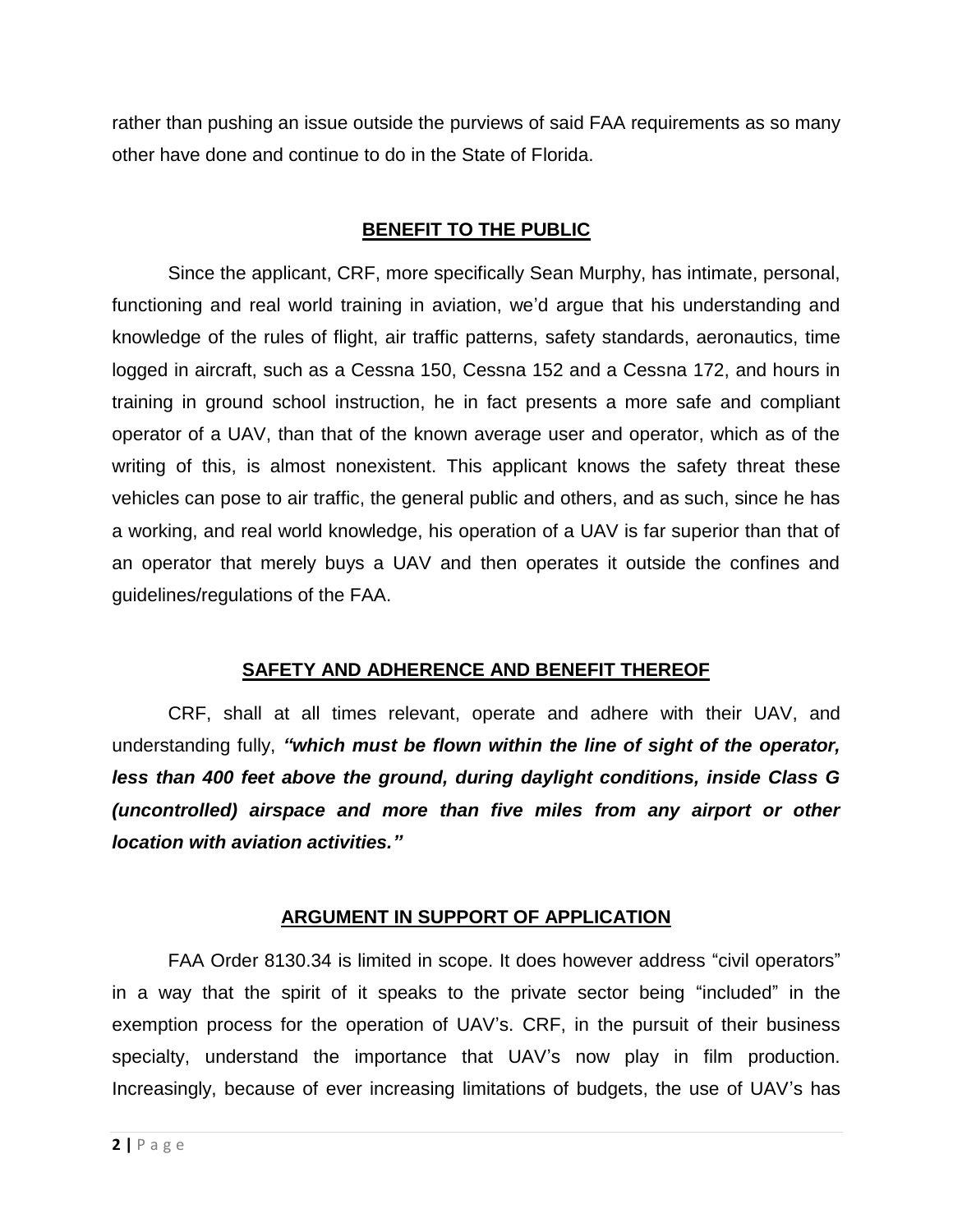become an attractive alternative to traditional aerial "film or photography shoots" for private sector clients, i.e., the Real Estate market and their professionals, survey companies, commercial sector clients, etc. A pure argument to UAV's economic benefits is relative to and pertains to simple cost. (Example) A traditional hour of air time in a rotorcraft would be offered to a client at a minimum charge of \$369.00 per flight hour, whereas a UAV could accomplish the same tasks and produce the same results for a fraction of the cost in that time, and be done in an expedient manner. Typical flight time to secure the desired results for a particular (typical) client is less than (15) minutes of actual flight time. And, the flight ceiling would be no more than a few hundred feet, if that (emphasis added), which actually poses a safer environment for the surrounding areas, than that of a traditional vehicle, i.e., aircraft or rotorcraft. This is especially true in a developed area, such as a neighborhood.

CRF's, shall at all times, *and as a minimum, observe all applicable regulations of 14 CFR parts 61 and 91. This document is intended to identify alternate methods of compliance with the regulations when evaluating proposed UAS operations.* Since CRF, in fact has, a person, in this case, the applicant himself, that was in fact, a student of flight, the applicant understands and has working knowledge of the rules of flight, air traffic patterns, safety standards, aeronautics, which CRF's would argue is way beyond that of the typical and relevant average operator now existing and making use of an UAV.

#### **SUMMARY**

**WHEREFORE,** the applicant, CRF (Sean Murphy), respectfully requests a (24) month exemption to lawfully, within the stated regulations of the FAA and others, and as stated, operate a UAV for the sole purpose of producing client results relating to film, videography and still photograph shoots. FURTHER, it is stated and affirmed here, that CRF (Sean Murphy) has made application for the required Special Airworthiness Certificate - Experimental Category (SAC-EC).